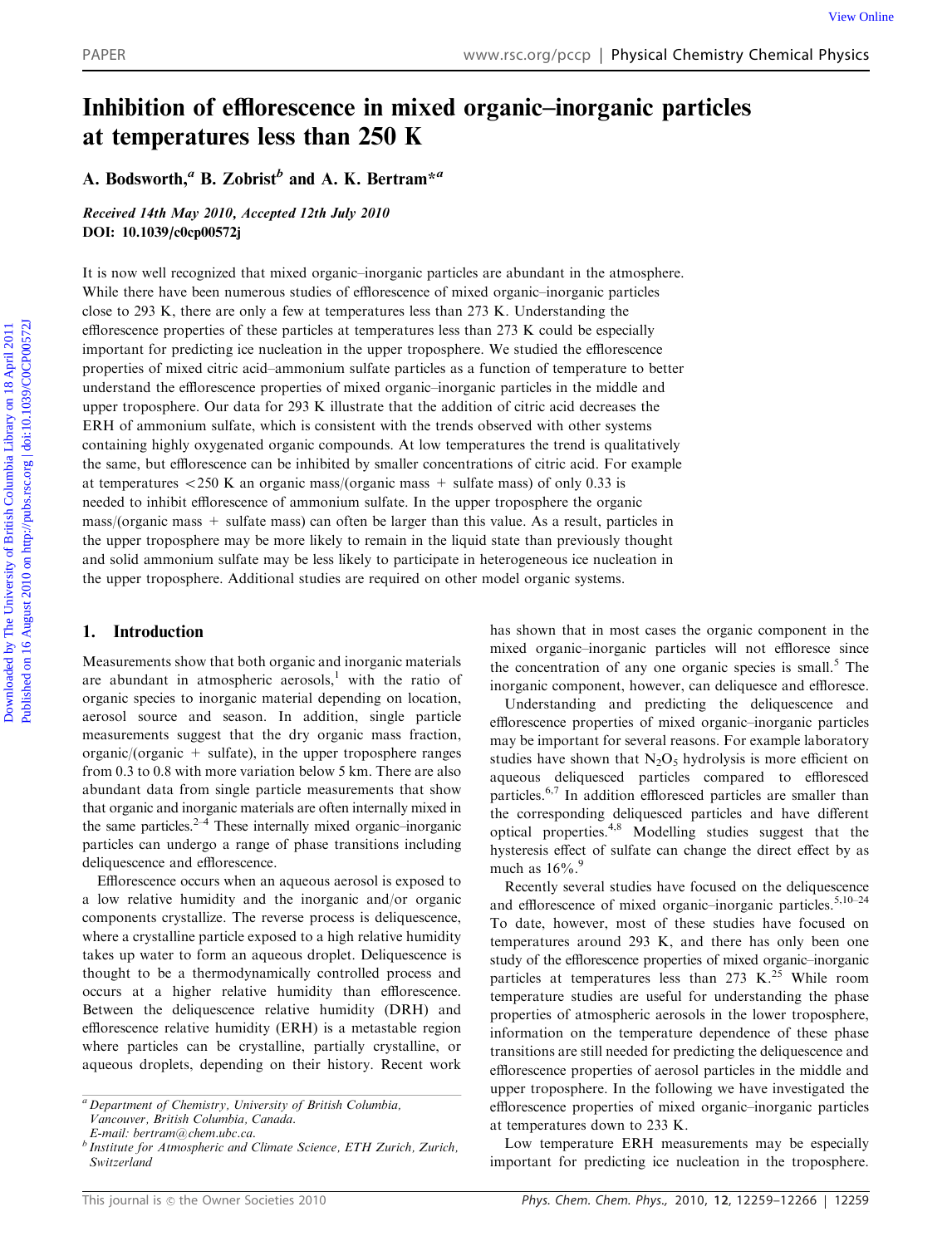Deliquesced particles (free of foreign nuclei such as mineral dust) can only form ice by homogeneous nucleation, whereas effloresced particles can potentially act as heterogeneous ice nuclei.25–30 It has been shown that effloresced ammonium sulfate particles can act as good heterogeneous ice nuclei under certain conditions. These effloresced ammonium sulfate particles may compete with other effective ice nuclei in the atmosphere, and as a result, they could play an important role in climate and the aerosol indirect effect.<sup>28</sup> Closely related to the above, Jensen et  $al$ <sup>31</sup> examined the properties of cirrus clouds at low temperatures in the tropical tropopause layer (TTL) and concluded that ice number concentrations, ice crystal size distributions and cloud extinctions were inconsistent with homogeneous nucleation. The authors suggested heterogeneous ice nucleation on effloresced ammonium sulfate particles as a possible mechanism to explain the *in situ* and remote-sensing measurements. Froyd *et al.*<sup>32</sup> also suggested heterogeneous ice nucleation on effloresced ammonium sulfate particles as a possible mechanism to explain the composition of residual particles from evaporated cirrus ice crystals near the TTL. This mechanism assumes that mixed organic–inorganic particles will effloresce in the TTL or upper troposphere. Were Onlineariest provides (free of foreign nucle such as mineral and the technique and of maly effected on the british Columbia Library on 18 August 202 Published on 16 August 202 Published on 16 August 2012 Published Co

There are some data that suggest that the efflorescence properties of mixed organic–inorganic particles may be different at low temperatures compared to 293 K. Studies by Mullin and Leci<sup>33,34</sup> more than 40 years ago have shown that the rate of nucleation in concentrated citric acid aqueous solutions decreases at temperatures less than  $273 \text{ K}$ ,  $33 \text{ possibly}$ due to an increase in viscosity at lower temperatures. The rate of efflorescence of mixed organic–inorganic particles may decrease at lower temperatures due to an increase in viscosity as well. In addition recent studies have shown that aqueous organic components<sup>35,36,37</sup> and aqueous organic–inorganic<sup>36</sup> particles can form glasses under atmospherically relevant conditions.<sup>38</sup> The formation of glasses should limit efflorescence. On the other hand, Wise et  $al^{25}$  studied mixed palmitic acid–ammonium sulfate particles at temperatures down to 245 K and found that insoluble palmitic acid had little effect on the efflorescence properties of ammonium sulfate.

In the following we study the efflorescence properties of mixed citric acid–ammonium sulfate particles as a function of temperature. Citric acid (COOH–CH<sub>2</sub>–COH(COOH)–CH<sub>2</sub>–COOH, molar weight:  $192.12$  g mol<sup>-1</sup>) contains three carboxyl groups (–COOH) and an alcohol group (–OH) and exists in the atmosphere in small quantities.<sup>39</sup> We also investigated the glass transition temperatures of mixed citric acid–ammonium sulfate solutions using a Differential Scanning Calorimeter (DSC) in order to relate efflorescence limitation to glass formation of the particles. Citric acid has recently been used as a model system to represent oxygenated organics in the atmosphere.<sup>35,38</sup> Also aqueous solutions of citric acid often form glasses at low temperatures.<sup>40,41</sup> Ammonium sulfate was chosen for these studies since it is an important inorganic species in the atmosphere. Also, for the conditions studied by Jensen et al. discussed above, the sulfate was fully neutralized to ammonium sulfate, which has recently been supported by single particle mass spectrometer data taken at the tropical tropopause.<sup>32</sup>

## 2. Experimental

The technique used to study efflorescence has been described in detail elsewhere.17,19,42 A brief overview is provided here with a focus on details specific to the current experiments. The system consists of an optical microscope (using polarized light) coupled to a temperature controlled flow cell. The bottom surface of the flow cell is a hydrophobic glass slide upon which the particles of interest are deposited and observed. Relative humidity in the cell was controlled by a continuous flow of a mixture of humid and dry  $N_2$ . Typical flow rates were approximately 1.5 L min<sup>-1</sup>.

Efflorescence experiments were conducted at five temperatures ranging from 293 K to 233 K. During experiments the particles were first deliquesced by exposing them to an RH close to 100%. Next the humidity was reduced to approximately 50% RH in one step and then decreased by approximately 0.1% RH per minute for the remainder of the experiments. During the experiments images were taken every 15 s by a camera coupled to the microscope. Particles ranged in size from  $5-30 \mu m$  in diameter. For each particle, the efflorescence relative humidity (ERH) was considered to be the first appearance of solid in the particle, even if the particles appeared only partially crystalline.

Ammonium sulfate (Fisher, 99.8%) and citric acid (Sigma-Aldrich,  $99 + %$ ) were used as supplied. Bulk mixtures were prepared gravimetrically and dissolved in millipore filtered water (18.2 M $\Omega$ ). To prepare the particles the solution was passed through a nebulizer to produce submicron particles. These particles were directed towards a hydrophobic glass slide where they coagulated into supermicron droplets.

The compositions of particles and/or solutions are typically reported in dry mole fraction citric acid. This dry mole fraction is calculated by the following equation:

$$
X_{\text{CA,dry}} = \frac{n_{\text{CA}}}{n_{\text{CA}} + n_{\text{AS}}} \tag{1}
$$

where  $X_{\text{CA, dry}}$  is the mole fraction of citric acid in a dry (containing no water) particle or solution,  $n_{CA}$  is the moles of citric acid and  $n_{AS}$  is the moles of ammonium sulfate. Keep in mind, however, that this does not imply the particles and solutions are completely dry. This nomenclature is used since it is a convenient method for representing the citric acid-to-ammonium sulfate ratio in particles and solutions.

Glass transition temperatures of different citric acid–ammonium sulfate–water solutions were performed in a commercial DSC (TA instruments Q10). In one set of experiments, the mass fractions of the total solutes (citric acid and ammonium sulfate) varied between 0.603 and 0.7916, whereas  $X_{\text{CA-dry}}$ stayed constant at 0.7. In the second set of experiments, the total mass fraction of solutes was kept at roughly 0.6, whereas the  $X_{\text{CA},\text{dry}}$  was changed. All experiments were performed with bulk samples. Ammonium sulfate (Fluka,  $> 99.5\%$ ) and citric acid (Fluka,  $>99.5\%$ ) were used as supplied. The glass transition temperatures were determined as the onset of the heat signal in the heating cycle, and have accuracy in the absolute temperature of  $\pm 0.9$  K.<sup>36</sup>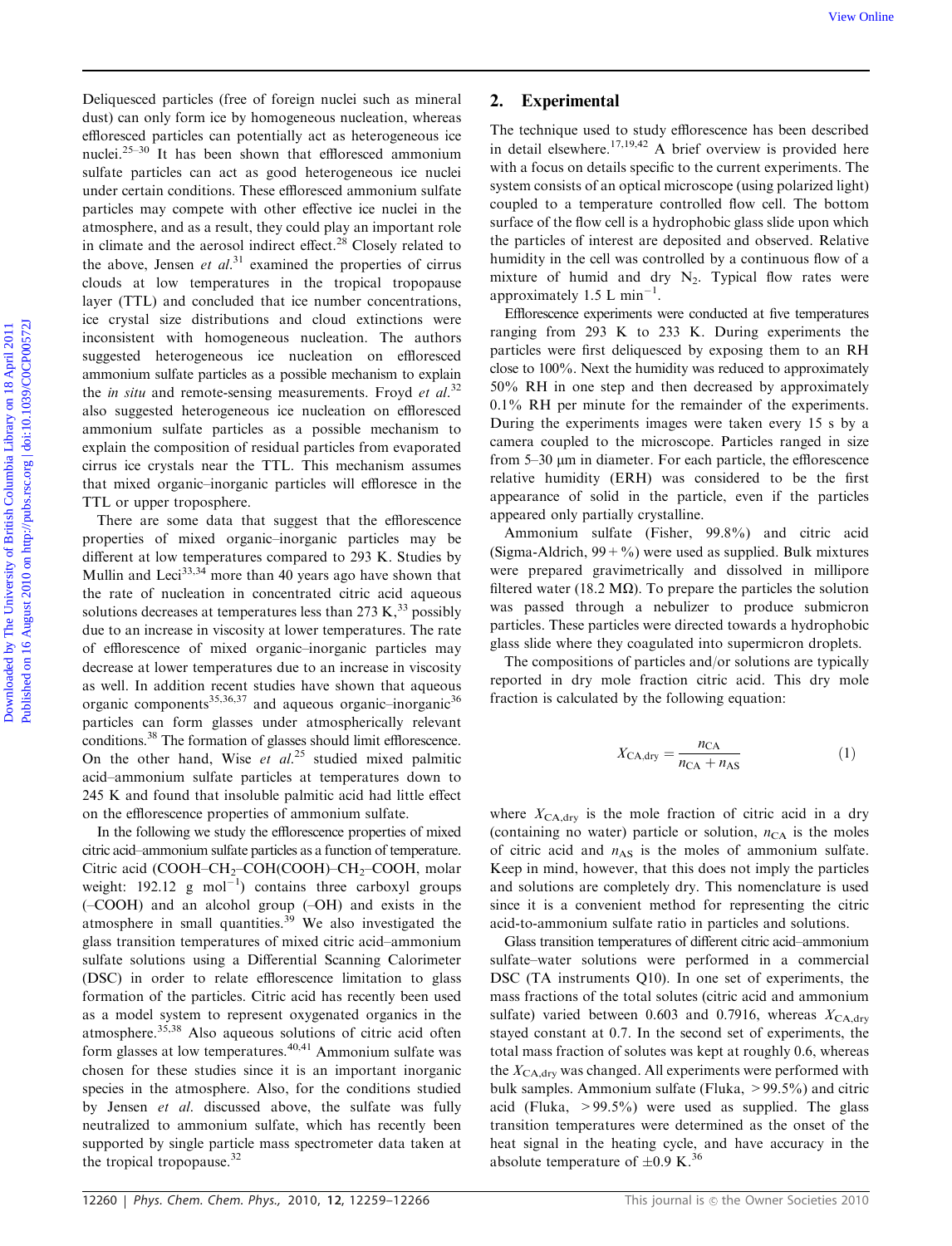# 3. Results

## 3.1 ERH of pure ammonium sulfate  $(X_{\text{CA, dry}} = 0.0)$  vs. temperature

Prior to studying mixed organic–inorganic particles, we studied the efflorescence properties of pure ammonium sulfate particles as a function of temperature. This provided a reference point for the mixed organic–inorganic particles, as well as a way to validate our system for low temperature studies.

Measurements shown in Fig. 1 (solid symbols) are our results for pure ammonium sulfate particles. The solid symbols refer to the average RH. Since efflorescence is a stochastic process, all the particles did not effloresce at the same RH even for the same temperature. The error bars represent a combination of the range over which 95% of the particles efflorescence  $(2\sigma)$ as well as the uncertainty from measuring the relative humidity. The data suggest that efflorescence of ammonium sulfate between 293 K and 233 K is relatively insensitive to temperature; this trend follows closely the temperature trend for deliquescence of ammonium sulfate, which only varies by roughly 4% RH over 50 K.<sup>43</sup> Also included in Fig. 1 are results from other groups that have studied the same temperature range. The previous studies include a range of different techniques including an electrodynamic balance  $(EDB)^{44}$  where a particle is suspended in an electric field and aerosol flow tubes<sup>45,46</sup> where the particles are suspended in a gas flow. The good agreement between our measurements and previous measurements where particles were not in contact with a surface suggests that the hydrophobic support in our experiments do not significantly affect our efflorescence results, a conclusion that is consistent with previous studies from our laboratory<sup>18,19,47</sup> and other groups.21,48

### 3.2 ERH of mixed ammonium sulfate–citric acid particles at room temperature

Shown in Fig. 2 are our results for mixed ammonium sulfate– citric acid particles at room temperature. Similar to Fig. 1, the



Fig. 1 Measurements of the efflorescence of pure ammonium sulfate as a function of temperature. Filled squares are this study, unfilled symbols represent ref. 44–46, 49, 63–66.

symbols represent the average efflorescence relative humidity. For experiments where more than 20 particles were observed at a given concentration, the error bar corresponds to  $\pm 2\sigma$  for the results as well as the uncertainty of the hygrometer ( $\sim$ 1.1%). In cases where less than 20 nucleation events were observed the error bars correspond to  $\pm 7.8\%$ . This is a conservative estimate based on the maximum  $2\sigma$ observed in our experiments where more than 20 nucleation events were observed. Our results illustrate that the addition of citric acid slowly decreases the ERH of ammonium sulfate in the particles. At 0.25 mole fraction the decrease is approximately 10% RH. At 0.3 mole fraction the particles did not effloresce at all, even when exposed to our system's minimum ( $RH < 1\%$ ) for longer than an hour. Also shown in Fig. 2 are results from other groups who studied the efflorescence of mixed citric acid–ammonium sulfate particles at room temperature. Choi and Chan used an EDB to study a citric acid mole fraction of  $\sim 0.59$ . In these studies they did not observe crystallization, consistent with our measurements.<sup>16</sup> Zardini et al. used both an EDB and hygroscopicity tandem differential mobility analyzer (HTDMA) to study efflorescence. All the data from Zardini et al. are in excellent agreement with our data except at  $X_{\text{CA, dry}} = 0.2$ , where they see a slightly higher ERH than observed in our studies. When comparing the data sets a relevant parameter is the change in ERH when going from pure ammonium sulfate to  $X_{\text{CA,dry}} = 0.2$ . Zardini observed a decrease in ERH between 0–3%; whereas, we observed a decrease between 2–15%. Considering the uncertainties in the measurements the differences between data sets appear to be relatively small. **3. Results**<br>
3. Results<br>
3. LEBII of pure ammonium sulfate ( $X_{\text{c,obs}} = 6.0$ ) rs.<br>
1. temperature constrained by the columbia Library on the columbia Library on the Columbia Library on the University of Eq. 2. Legislatio

The general trend illustrated in Fig. 2 (decrease in efflorescence with addition of organic compounds) for citric acid–ammonium sulfate is consistent with the trends observed with systems



Fig. 2 Efflorescence of citric acid–ammonium sulfate particles at room temperature. Filled squares represent this study, unfilled circles represent Choi and Chan,<sup>16</sup> unfilled triangles are Zardini et al.<sup>20</sup> For compositions of 0.33 and 0.5 Zardini et  $al$ <sup>20</sup> did not observe efflorescence at RH values greater than or equal to an RH of 10%. Experiments were not carried out at RH values less than 10%, and the symbols and error bars at these compositions are used to indicate this fact.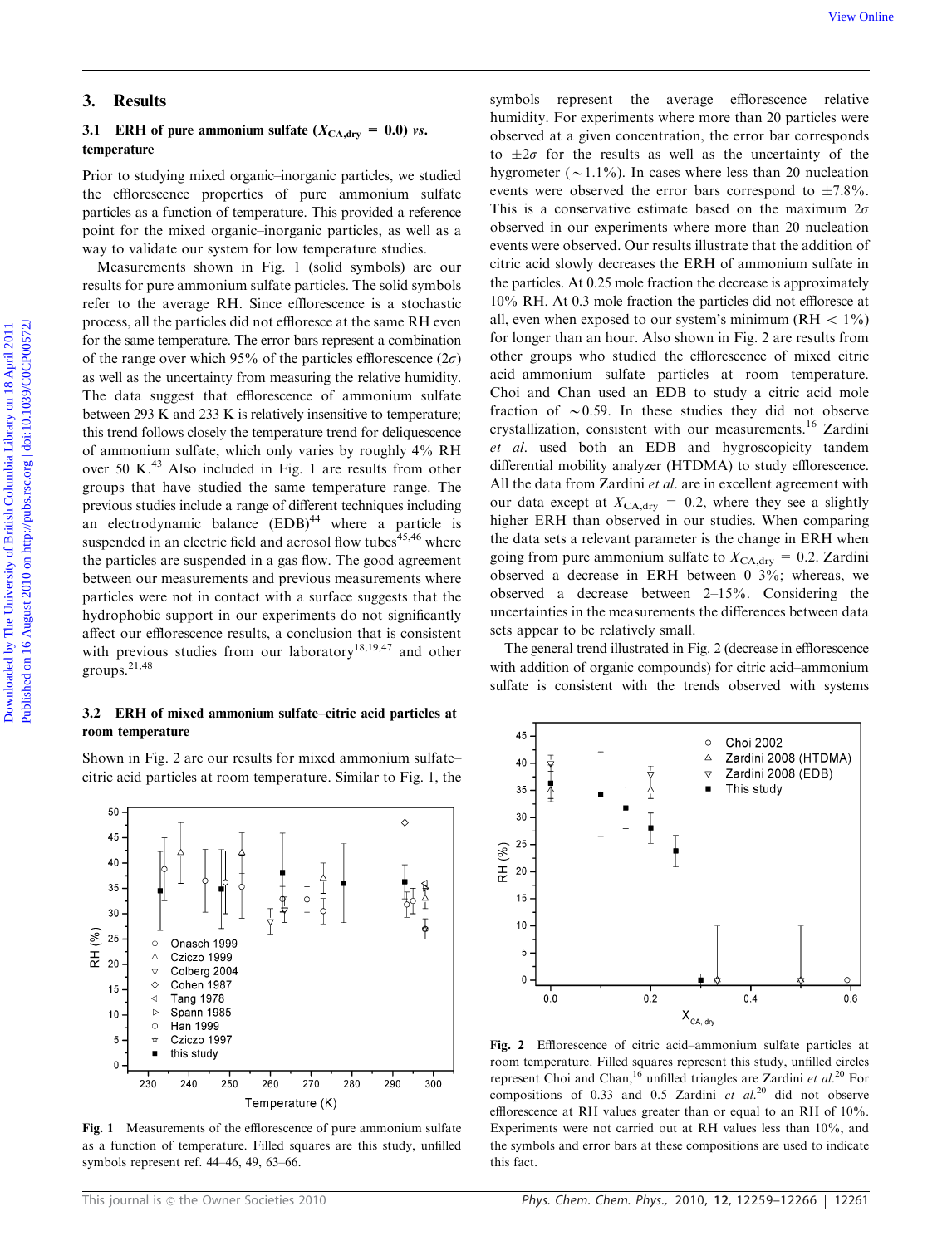

Fig. 3 Room temperature comparison between citric acid (this study) Fig. 4 Efflorescence data for different dry organic mole fractions of and several organics studied previously in our laboratory.<sup>19</sup> Fig. 4 Efflorescence data for different dry organic mole fractions of

containing other highly oxygenated organic species. To illustrate this point, we compare in Fig. 3 the results from our citric acid studies with previous measurements from our group which utilized a similar apparatus. Included in the figure are results for malonic acid, glycerol and levoglucosan.<sup>19</sup> The results illustrate that all systems have a similar trend, but there are significant quantitative differences between the systems. For example at a mole fraction of 0.3 the citric acid system does not effloresce whereas the malonic acid system effloresces at roughly 20.7% RH.

The differences between systems shown in Fig. 4 may be explained by classical nucleation theory. In our experiments the efflorescence relative humidity is expected to be limited by the rate of homogeneous nucleation of ammonium sulfate in the particles since the rate of crystal growth is almost instantaneous based on observations of particles during efflorescence events. According to classical nucleation theory the rate of homogeneous nucleation of crystalline ammonium sulfate in the particles can be described by the following equation, where the nucleation rate,  $J$ , is the number of nuclei formed for a unit volume and time.<sup>50</sup>

$$
J = A \exp \left[ -\frac{16\pi \gamma^3 v^2}{3k^3 T^3 (\ln S)^2} + \frac{\Delta G'}{kT} \right]
$$
 (2)

where  $A$  is a pre-exponential factor,  $k$  is Boltzmann's constant,  $\nu$  is the molecular volume of ammonium sulfate,  $T$  is temperature, S is the supersaturation of crystalline ammonium sulfate,  $\gamma$  is



citric acid–ammonium sulfate particles. Different panels represent different temperatures, solid points represent observed efflorescence events and unfilled points are non-efflorescing mixtures. The dashed line is included to help guide the eye.

the interfacial energy between the embryo and the surrounding liquid and  $\Delta G'$  is a molecular rearrangement term (which is strongly correlated to viscosity). As discussed previously, one possible explanation for the variation in efflorescence from system to system is that  $\gamma$  varies significantly from system to system. This would lead to considerably different nucleation rates at a similar relative humidity since the surface tension is cubed. Another possibility is that at low RH, viscosity may become significant and vary from system to system at high mole fractions of organics. In this case, viscosity can limit the nucleation rate (through  $\Delta G'$ ). A final possibility is that the degree of supersaturation at a given RH varies significantly from system to system due to non-ideal behavior.

## 3.3 ERH as a function of temperature

Fig. 4 shows the efflorescence results for the five temperatures studied. Qualitatively, the trend observed at lower temperatures remains the same, where increasing amounts of organic cause a slight reduction in ERH followed by a complete inhibition. However, at 248 K and 233 K the efflorescence is inhibited at lower mole fractions, at 0.25 and 0.2, respectively. This suggests that at low temperatures efflorescence can be inhibited by smaller concentrations of citric acid.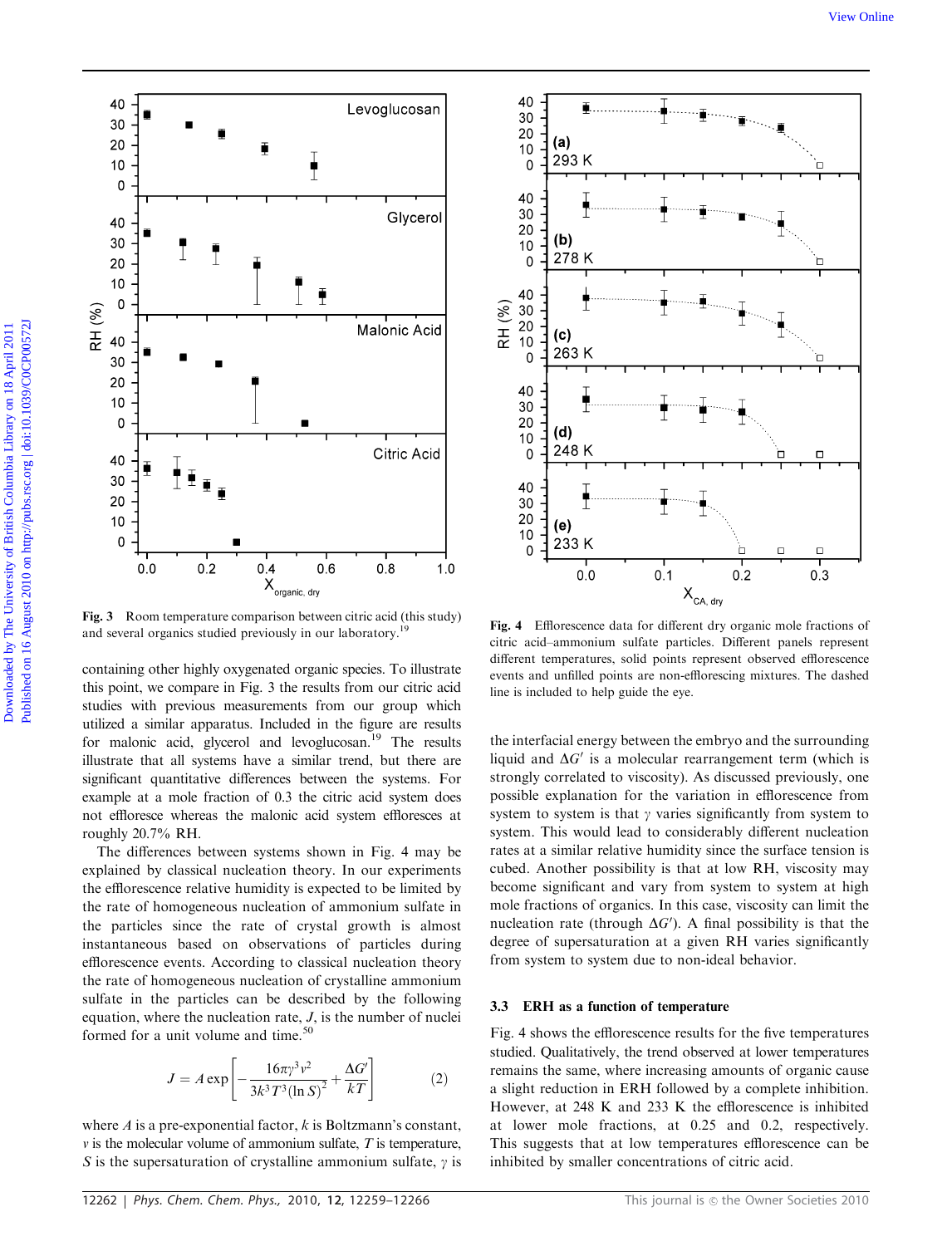

Fig. 5 Efflorescence data from this study combined with calculated glass transition data (see text for further details). The dotted line represents the  $T_g$  of a binary mixture of water and citric acid  $(X_{\text{CA,dry}} = 1.0)$ . The dash-dot line and open symbols correspond to ternary mixtures with  $X_{\text{CA,dry}} = 0.7$ .

Fig. 5 shows the same data as Fig. 4, replotted in RH– temperature space. This figure more clearly illustrates that the efflorescence for  $X_{\text{CA,dry}} = 0.0, 0.1$  and 0.15 is relatively insensitive to temperature. A linear fit for these three data sets shows slopes between 0.03 and 0.07% RH per Kelvin. Fig. 5 also illustrates that at  $X_{\text{CA, dry}} = 0.2$  and 0.25 the ERH is a strong function of temperature, with a sudden change in ERH at 233 K and 248 K for  $X_{CA, dry} = 0.2$  and 0.25 respectively. Similar to Fig. 4, this shows that at low temperatures ( $<$  250 K) and high organic concentrations ( $X_{\text{CA, dry}} = 0.2$  and 0.25) efflorescence appears to be inhibited.

Recently in a notable set of experiments Wise et  $al.^{25}$  studied the efflorescence properties of ammonium sulfate particles coated with palmitic acid down to approximately 245 K. These authors observed efflorescence at approximately 35% RH for the entire temperature range studied and noted that the organic coating had little effect on the efflorescence of ammonium sulfate. One likely reason for the difference between our results and the results by Wise *et al.* is the properties of the organic material studied. Palmitic acid is insoluble in water. On the other hand, citric acid is water soluble and does not crystallize under the conditions we explored.

#### 3.4 Explanation of temperature dependence

Again, the temperature dependence of the ERH may be rationalized with classical nucleation theory and eqn (2). One possible explanation for the efflorescence inhibition illustrated in Fig. 4 and 5 is that the particles which were rich in organics (0.20 and 0.25 mole fractions) and at lower temperatures do not reach a large supersaturation with respect to ammonium sulfate  $(S_{(NH_4)_2SO_4})$ , possibly due to non-ideal solution behaviour. As a result the driving force for efflorescence (*i.e.* S variable in eqn  $(2)$ ) is smaller at the lower temperatures and in the most concentrated particles. To explore this we calculated the  $S_{(\text{NH}_4),\text{SO}_4}$  reached in all experiments where efflorescence was observed using the e-AIM model. $51$ These results are represented by solid symbols in Fig. 6.



**Fig. 6** The supersaturation required to induce efflorescence,  $S_{\text{critical}}$ , observed in our experiments. The solid points correspond to observed efflorescence events while unfilled points represent the lower limit associated with non-efflorescing mixtures.

Although e-AIM assumes that ion–organic component interactions are minor, it has been used to represent this system in  $1:1$  mole ratio previously with some success.<sup>52</sup> In general, supersaturations with respect to ammonium sulfate ranged from 30 to approximately 75. Next we calculated lower limits to the  $S_{(\text{NH}_4)_2\text{SO}_4}$  reached in the experiments where efflorescence was not observed. The results from these calculations are represented by the open symbols in Fig. 6. To calculate these lower limits we used the e-AIM model and an RH of 10%. In the experiments where no efflorescence was observed  $S_{(NH_4)_2SO_4^-}$ values greater than 150 were reached which is clearly larger than the  $S_{(NH_4)_2SO_4}$ -values reached in the experiments where efflorescence was observed. We conclude that low  $S_{(\text{NH}_4)_2\text{SO}_4}$ -values at the lowest temperatures and in particles with greater organic component loadings cannot explain our observations.<sup>53-56</sup>

The inhibition trend at low temperatures observed in our experiments may be related to crystallization studies in aqueous citric acid solutions carried out 40 years ago. $^{33}$  The authors argued that the decrease in nucleation events at lower temperatures was due to an increase in viscosity which would increase  $\Delta G'$  in eqn (2). An increase in viscosity could also explain the observed inhibition of efflorescence of mixed ammonium sulfate–citric acid particles at the lowest temperatures in our experiments.

#### 3.5 Possible connections with glass transition temperatures

As mentioned in the Introduction, recent work has shown that both organic particles and mixed organic–inorganic particles can form glasses at low temperatures of atmospheric relevance.<sup>35,36</sup> Prior to our work there have not been any reports of glass transition temperatures of citric acid–ammonium sulfate–water solutions. Below we investigated the glass transition temperatures of these solutions using a DSC and relate these values to the observed efflorescence conditions.

Shown in Fig. 7 (solid symbols) are the glass transition temperatures,  $T_{\rm g}$ , we determined for mixed citric acid–ammonium sulfate–water solutions as a function of total mass fraction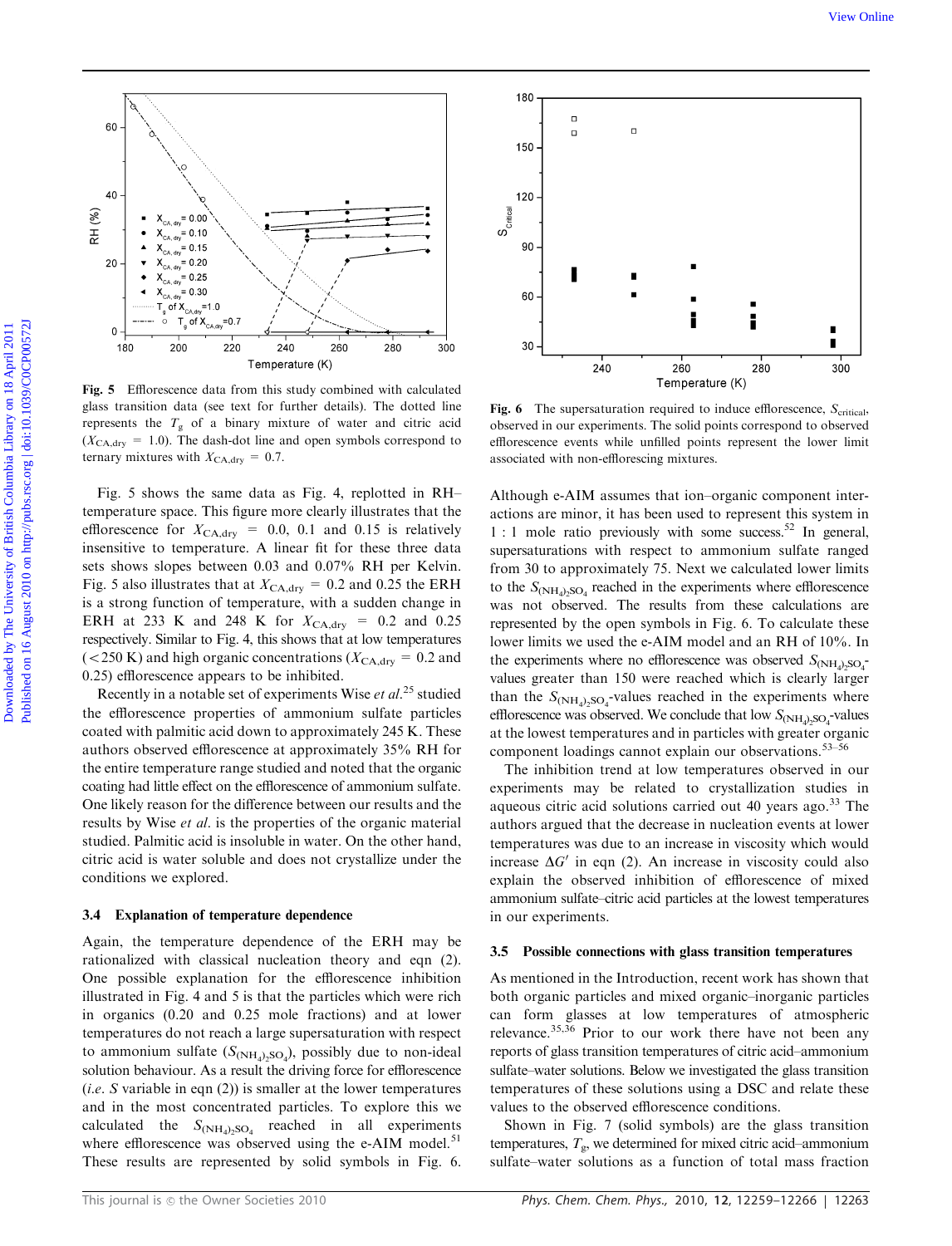

Fig. 7 Glass transition temperatures of citric acid–ammonium sulfate solutions as a function of the total mass fraction of the solutes. Squares:  $X_{\text{CA,dry}} = 0.7$ ; circle:  $X_{\text{CA,dry}} = 0.5$  and triangle:  $X_{\text{CA,dry}} = 0.3$ . The dash-dot line is a fit to the data for  $X_{\text{CA, dry}} = 0.7$  using eqn (3). The dashed line is a parameterization of the glass transition temperatures of citric acid–water solutions taken from the literature (see the text for more details).

solutes. Each  $T_g$  is a mean value of two single measurements. Note we were unable to measure glass transition temperatures for a wider range of solute mass fractions or for different  $X_{\text{CA,dry}}$ -values since in these solutions either ice or ammonium sulfate crystallization was observed before reaching the glass state. The solid line through the square symbols is a parameterization of the experimental data for  $X_{\text{CA, dry}} = 0.7$ using the Gordon–Taylor equation.<sup>57</sup> Gordon and Taylor first postulated an equation which allows computing the glass transition temperature of aqueous solutions,  $T_{\rm g}$ , as a function of the mass fraction of the solute,  $w_2$ :

$$
T_{g}(w) = \frac{w_1 T_{g1} + \frac{1}{k} w_2 T_{g2}}{w_1 + \frac{1}{k} w_2},
$$
\n(3)

where  $w_1$  is the mass fraction of water,  $T_{g1}$  and  $T_{g2}$  are the glass transition temperatures of pure water and of the solute, respectively. For  $X_{\text{CA,dry}}$  values of 0.7 we fit the experimental data to this equation using  $T_{g1}$  as 136 K.<sup>58,59</sup> The parameters from the fit are  $T_{g2} = 273.6$  K and  $k = 4.383$ .

Also shown in Fig. 7 (dashed line) is a parameterization of the glass transition temperatures of citric acid–water solutions taken from the literature. $41$  The citric acid–water data correspond to  $X_{\text{CA, dry}} = 1.0$ .

In Fig. 5, we have plotted the glass transition temperatures for  $X_{\text{CA,dry}} = 1.0$  and 0.7 from Fig. 7 in RH–temperature space. For both the binary and ternary systems we used the extended-AIM model to relate the composition of the mixtures to RH. Note that the  $T_g$ -values for  $X_{CA, dry} = 0.5$  and 0.3 shown in Fig. 7 have not been included in Fig. 5, since the extended-AIM model is limited to temperatures above 180 K. The  $T_g$ -values for  $X_{\text{CA, dry}} = 1.0$  and 0.7 shown in Fig. 5 should be upper limits to the  $T_g$ -values for  $X_{\text{CA, dry}} = 0.0$  to 0.3 (which is the composition range used in the efflorescence experiments). This is because the addition of ammonium

sulfate decreases the  $T_g$  of the system as shown in Fig. 5 and 7. As a result the  $T_{\alpha}$ -values shown in Fig. 5 are insufficient to argue that glass formation is responsible for the inhibition of efflorescence observed in our studies with  $X_{\text{CA, dry}} = 0.0$  to 0.3. Nevertheless it is interesting to note that the glass transition temperatures shown are very close to the temperatures and RH values where we observed inhibition of efflorescence.

#### 3.6 Atmospheric implications

This study has shown that relatively small quantities of citric acid can completely suppress efflorescence of ammonium sulfate at low temperatures. For example, Fig. 4 suggests that at temperatures below 233 K, mixed citric acid–ammonium sulfate particles will not effloresce if  $X_{\text{CA, dry}} \geq 0.2$ . This corresponds to a dry organic mass fraction (organic mass/ (organic mass + sulfate mass)) of  $\geq$  0.33. Recent field studies using single particle mass spectrometry suggests that the dry organic mass fraction in the upper troposphere is 0.3 to 0.8.<sup>60</sup> If we assume that 60% to 90% of the total organics mass is water soluble<sup>61,62</sup> in the free troposphere, we obtained a water soluble organic mass fraction (organic mass/(organic mass + sulfate mass)) of 0.18 to 0.72. It is interesting to note that the dry organic mass fraction where we see inhibition of efflorescence ( $\geq$  0.33) is within the composition range of importance in the atmosphere (0.18 to 0.72). The current study is only a first step toward understanding the ERH properties of mixed organic–inorganic particles in the middle and upper troposphere. Additional studies are required on other model organic systems. Nevertheless our data do point out that the efflorescence properties of mixed organic–inorganic particles can be different at low temperatures compared to room temperature and only small amounts of water soluble organic material may be needed to inhibit efflorescence of ammonium sulfate. As a result, particles in the upper troposphere may be more likely to remain in the liquid state than previously thought and solid ammonium sulfate may be less likely to participate in heterogeneous ice nucleation in the upper troposphere. We Columbia The University of the system as August 2011 of British Columbia Library on 18 August 2012 11 August 2012 12 August 2012 12 August 2012 12 August 2012 12 August 2012 12 August 2012 12 August 2012 12 August 2012

> As mentioned above, we see a different trend to that observed by Wise et  $al.^{25}$  who used particles composed of palmitic acid and ammonium sulfate. The palmitic acid results may be more relevant to conditions where the organics are insoluble in water. Our citric acid results may be more relevant for conditions where the organics are water soluble and do not effloresce (i.e. remain in the liquid state or glass state) for atmospheric conditions.

## 4. Conclusions

We studied the efflorescence properties of mixed citric acid–ammonium sulfate particles as a function of temperature to better understand the efflorescence properties of mixed organic–inorganic particles in the middle and upper troposphere. Our data for 293 K illustrate that the addition of citric acid decreases the ERH of ammonium sulfate in the particles, which is consistent with the trends observed with other highly oxygenated organic systems. At low temperatures the trend is qualitatively the same, but at these low temperatures efflorescence can be inhibited by smaller concentrations of citric acid.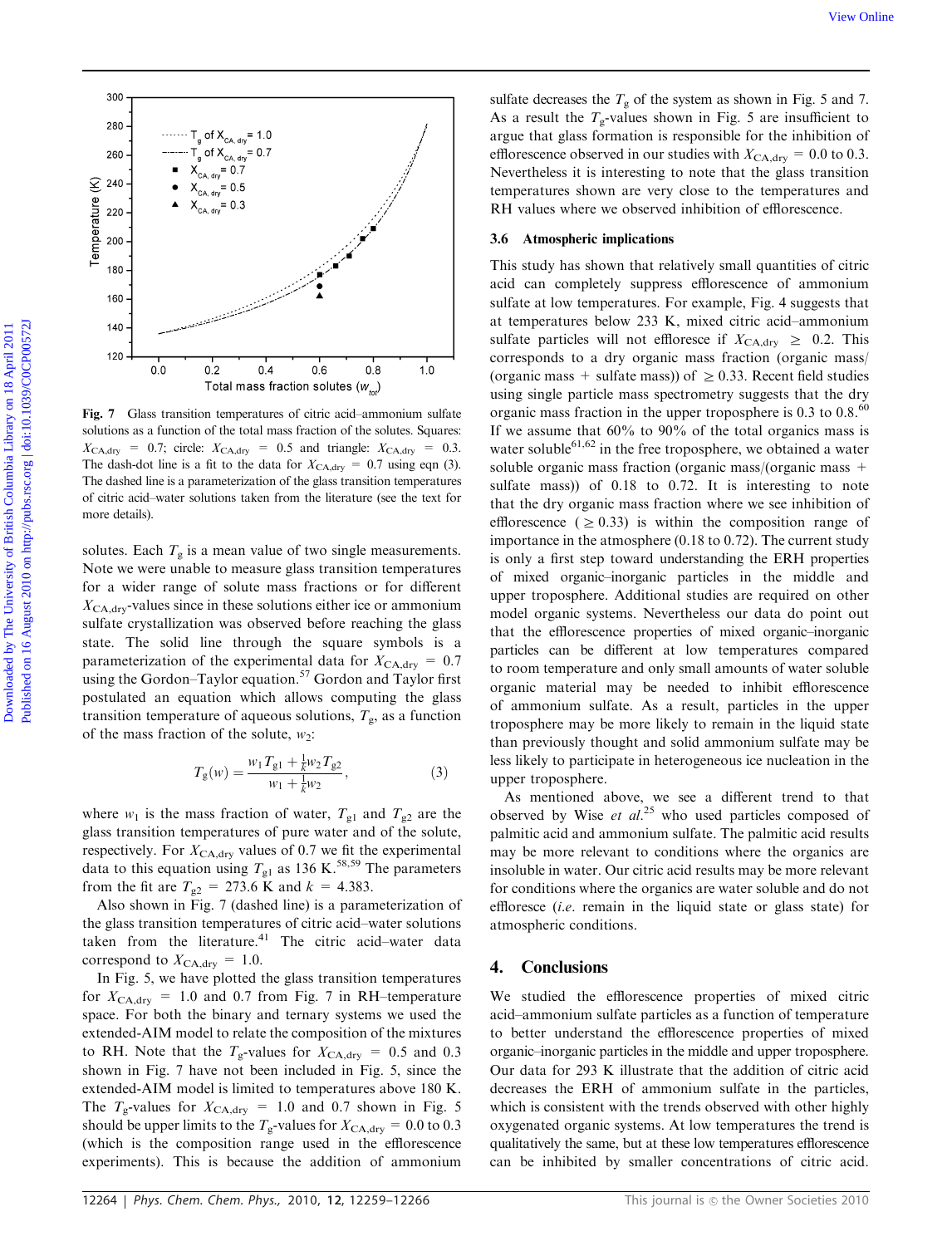In other words, this study shows that at low temperatures relatively small quantities of citric acid can completely suppress the efflorescence of ammonium sulfate. For example at temperatures  $<$  250 K a citric acid dry mole fraction of only 0.2 is needed to inhibit efflorescence ammonium sulfate in the particles. This corresponds to a dry organic mass fraction of only 0.33. In the upper troposphere the dry mass fraction of water soluble organics is often larger than this value. Additional studies are required on other model organic systems. Nevertheless our data do point out that the efflorescence properties of mixed organic–inorganic particles can be different at low temperatures compared to room temperature and only small amounts of water soluble organic material may be needed to inhibit efflorescence of ammonium sulfate. As a result, particles in the upper troposphere may be more likely to remain in the liquid state than previously thought and solid ammonium sulfate may be less likely to participate in heterogeneous ice nucleation in the upper troposphere. The other words, this study shows that at low temperatures is M. F. Pancos and J. L. Refist, e.d., J. Pape Columbia Library on the Equation of Distribution Columbia Library on the Columbia Library of British Columbia Libr

## Acknowledgements

This research was supported by the Canadian Foundation for Climate and Atmospheric Science (CFCAS), the National Sciences and Engineering Research Council of Canada (NSERC), and the Canada Research Chair Program. The authors thank U.K. Krieger for helpful discussions regarding the project.

## References

- 1 Q. Zhang and J. L. Jimenez, et al., Geophys. Res. Lett., 2007, 34(13), DOI: 10.1029/2007GL029979.
- 2 D. M. Murphy and D. S. Thomson, et al., Science, 1998, 282(5394), 1664–1669.
- 3 D. M. Murphy and D. J. Cziczo, et al., J. Geophys. Res., [Atmos.], 2006, 111(D23), DOI: 10.1029/2006JD007340.
- 4 G. Buzorius and A. Zelenyuk, et al., Geophys. Res. Lett., 2002, 29(20), DOI: 10.1029/2001GL014221.
- 5 C. Marcolli and B. P. Luo, et al., J. Phys. Chem. A, 2004, 108(12), 2216–2224.
- 6 M. Hallquist and D. J. Stewart, et al., Phys. Chem. Chem. Phys., 2003, 5(16), 3453–3463.
- 7 J. A. Thornton and C. F. Braban, et al., Phys. Chem. Chem. Phys., 2003, 5(20), 4593–4603.
- 8 S. T. Martin and H. M. Hung, et al., Atmos. Chem. Phys., 2004, 4, 183–214.
- 9 J. Wang and A. A. Hoffmann, et al., J. Geophys. Res., [Atmos.], 2008, 113(D11), DOI: 10.1029/2007JD009367.
- 10 A. Alshawa and O. Dopfer, et al., J. Phys. Chem. A, 2009, 113(26), 7678–7686.
- 11 A. Zelenyuk and D. Imre, et al., J. Aerosol Sci., 2007, 38(9), 903–923.
- 12 E. Woods and H. S. Kim, et al., J. Phys. Chem. A, 2007, 111(43), 11013–11020.
- 13 J. M. Lightstone and T. B. Onasch, et al., J. Phys. Chem. A, 2000, 104(41), 9337–9346.
- 14 S. D. Brooks and R. M. Garland, et al., J. Geophys. Res., [Atmos.], 2003, 108(D15), DOI: 10.1029/2002JD003204.
- 15 C. F. Braban and J. P. D. Abbatt, Atmos. Chem. Phys., 2004, 4, 1451–1459.
- 16 M. Y. Choi and C. K. Chan, Environ. Sci. Technol., 2002, 36(11), 2422–2428.
- 17 A. Pant and A. Fok, et al., Geophys. Res. Lett., 2004, 31, DOI: 10.1029/2004GL020025.
- 18 M. T. Parsons and J. L. Riffell, et al., J. Phys. Chem. A, 2006, 110(26), 8108–8115.
- 19 M. T. Parsons and D. A. Knopf, et al., J. Phys. Chem. A, 2004, 108(52), 11600–11608.
- 20 A. A. Zardini and S. Sjogren, et al., Atmos. Chem. Phys., 2008, 8(18), 5589–5601.
- 21 M. C. Yeung and A. K. Y. Lee, et al., Aerosol Sci. Technol., 2009, 43(5), 387–399.
- 22 S. Takahama and R. K. Pathak, et al., Environ. Sci. Technol., 2007, 41(7), 2289–2295.
- 23 S. D. Brooks and P. J. DeMott, et al., Atmos. Environ., 2004, 38(13), 1859–1868.
- 24 C. L. Badger and I. George, et al., Atmos. Chem. Phys., 2006, 6, 755–768.
- 25 M. E. Wise and K. J. Baustian, et al., Proc. Natl. Acad. Sci. U. S. A., 2010, 107(15), 6693–6698.
- 26 B. Zuberi and A. K. Bertram, et al., J. Phys. Chem. A, 2001, 105(26), 6458–6464.
- 27 J. E. Shilling and T. J. Fortin, et al., J. Geophys. Res., [Atmos.], 2006, 111(D12), DOI: 10.1029/2005JD006664.
- 28 J. P. D. Abbatt and S. Benz, et al., Science, 2006, 313(5794), 1770–1773.
- 29 M. E. Wise and R. M. Garland, et al., J. Geophys. Res., [Atmos.], 2004, 109(D19), DOI: 10.1029/2003JD004313.
- 30 M. E. Wise and K. J. Baustian, et al., Atmos. Chem. Phys., 2009, 9(5), 1639–1646.
- 31 E. J. Jensen and L. Pfister, et al. Ice nucleation and cloud microphysical properties in tropical tropopause layer cirrus, Atmos. Chem. Phys., 2010, 10(3), 1369–1384.
- 32 K. D. Froyd and D. M. Murphy, et al., Atmos. Chem. Phys., 2010, 10(1), 209–218.
- 33 J. W. Mullin and C. L. Leci, J. Cryst. Growth, 1969, 5(1), 75–76.
- 34 J. W. Mullin and C. L. Leci, Philos. Mag, 1969, 19(161), 1075–1077.
- 35 B. J. Murray, Atmos. Chem. Phys., 2008, 8(17), 5423–5433.
- 36 B. Zobrist and C. Marcolli, et al., Atmos. Chem. Phys., 2008, 8(17), 5221–5244.
- 37 E. Mikhailov, S. Vlasenko, S. T. Martin, T. Koop and U. Poschl, Atmos. Chem. Phys., 2009, 9, 9491–9522.
- 38 B. J. Murray and T. W. Wilson, et al., Nat. Geosci., 2010, 3(4), 233–237.
- 39 P. Saxena and L. M. Hildemann, J. Atmos. Chem., 1996, 24(1), 57–109.
- 40 E. Maltini and M. Anese, et al., CryoLetters, 1997, 18(5), 263–268.
- 41 D. Lienhard, B. Zobrist, et al., in preparation.
- 42 A. Pant and M. T. Parsons, et al., J. Phys. Chem. A, 2006, 110(28), 8701–8709.
- 43 I. N. Tang and H. R. Munkelwitz, Atmos. Environ., Part A, 1993, 27(4), 467–473.
- 44 C. A. Colberg and U. K. Krieger, et al., J. Phys. Chem. A, 2004, 108(14), 2700–2709.
- 45 D. J. Cziczo and J. P. D. Abbatt, J. Geophys. Res., [Atmos.], 1999, 104(D11), 13781–13790.
- 46 T. B. Onasch and R. L. Siefert, et al., J. Geophys. Res., 1999, 104, DOI: 10.1029/1999JD900384.
- 47 M. T. Parsons and J. Mak, et al., J. Geophys. Res., [Atmos.], 2004, 109(D6), D06212.
- 48 T. Koop and A. Kapilashrami, et al., J. Geophys. Res., [Atmos.], 2000, 105(D21), 26393–26402.
- 49 M. D. Cohen, R. C. Flanagan and J. H. Seinfeld, J. Phys. Chem., 1987, 91, 4583–4590.
- 50 J. W. Mullin, Crystallization, Elsevier Ltd., 2001.
- 51 S. L. Clegg, P. Brimblecombe, et al., (e-AIM). Extended AIM Aerosol Thermodynamics Model, http://www.aim.env.uea.ac.uk/ aim/aim.php.
- 52 C. H. Tong and S. L. Clegg, et al., Atmos. Environ., 2008, 42(21), 5459–5482.
- 53 S. L. Clegg and J. H. Seinfeld, J. Phys. Chem. A, 2006, 110(17), 5718–5734.
- 54 S. L. Clegg and J. H. Seinfeld, et al., J. Aerosol Sci., 2001, 32(6), 713–738.
- 55 S. L. Clegg and J. H. Seinfeld, J. Phys. Chem. A, 2006, 110(17), 5692–5717.
- 56 C. Peng and M. N. Chan, et al., Environ. Sci. Technol., 2001, 35(22), 4495–4501.